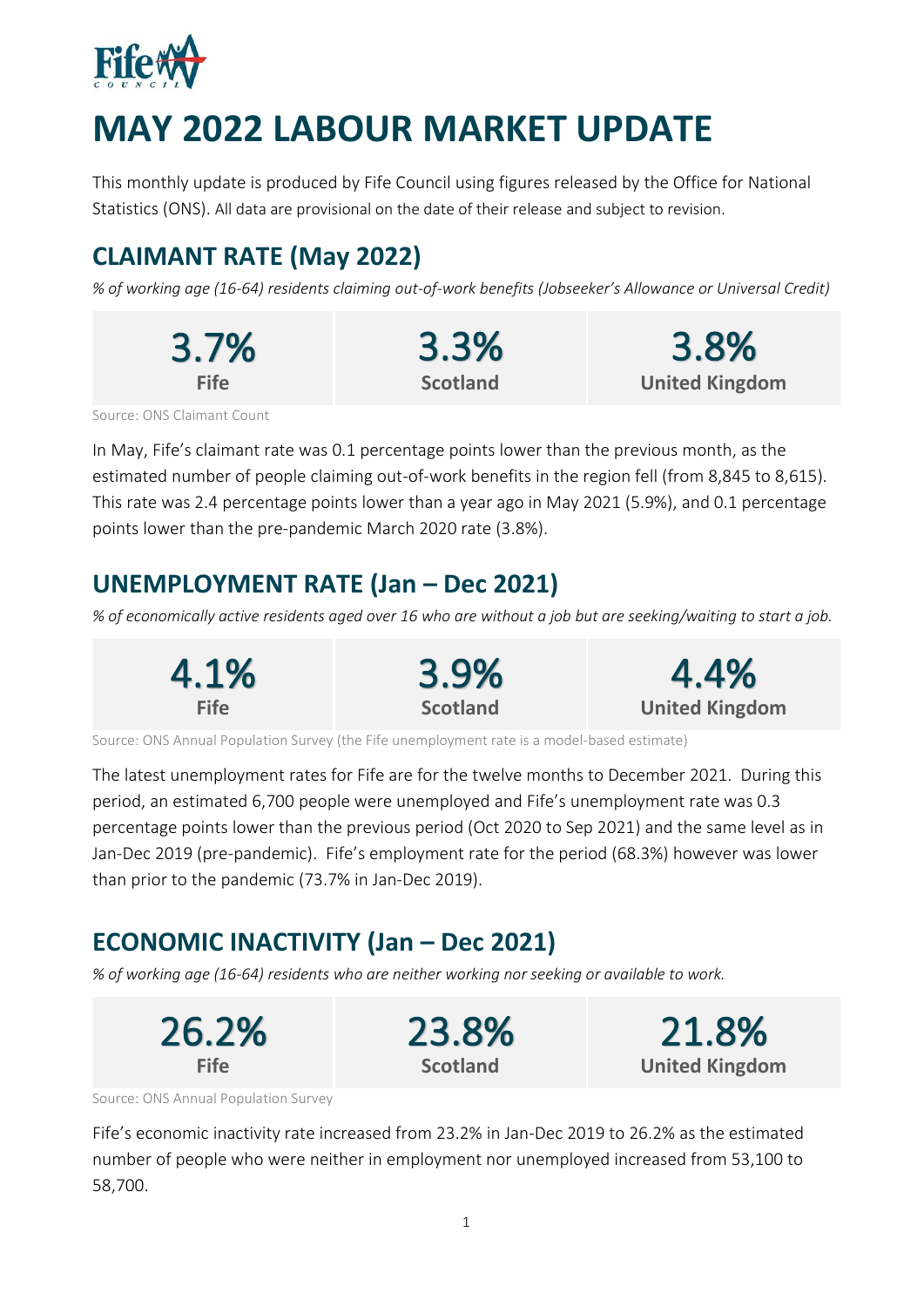# **PROFILE OF FIFE CLAIMANTS**

#### 2.1 Breakdown by Type of Claimant

| <b>May 2022</b>                               | <b>Claimant</b><br>Rate | <b>Claimant</b><br>Count | <b>Claimant Count -</b><br>monthly change |  |
|-----------------------------------------------|-------------------------|--------------------------|-------------------------------------------|--|
| People searching for work on Universal Credit | 3.4%                    | 7.963                    | -207                                      |  |
| Jobseeker's Allowance claimants               | 0.3%                    | 653                      | $-16$                                     |  |

Source: Department for Work & Pensions; ONS Jobseeker's Allowance

#### 2.2 Breakdown by Age & Gender

| <b>May 2022</b>                                    | <b>Claimant</b><br>Rate | <b>Claimant</b><br>Count | <b>Claimant Count -</b><br>monthly change |  |
|----------------------------------------------------|-------------------------|--------------------------|-------------------------------------------|--|
| 16-24 year olds claiming benefits                  | 3.8%                    | 1,525                    | $-40$                                     |  |
| 25-49 year olds claiming benefits                  | 4.5%                    | 5,055                    | $-135$                                    |  |
| 50+ year olds claiming benefits                    | 2.5%                    | 2,035                    | $-50$                                     |  |
| Male claimants                                     | 4.8%                    | 5,395                    | $-160$                                    |  |
| Female claimants                                   | 2.7%                    | 3,220                    | $-70$                                     |  |
| $C = \ldots - C$ and $C = \ldots - C = \ldots - C$ |                         |                          |                                           |  |

Source: ONS Claimant Count

#### 2.3 Area Committee Summary (May 2022)

*In this area summary, a monthly change is given for both the claimant count and rate. For the claimant rate, the change represents the difference in percentage points between this month's claimant rate and last month's rate. NB all data are rounded to the nearest 5 and may not precisely add to the sum of the number of people claiming JSA, published on Nomis, and the number of people claiming Universal Credit required to seek work, published by the Department of Work and Pensions, due to independent rounding.*

| <b>May 2022</b>   | Claimant<br>Rate | <b>Monthly</b><br>change           | Claimant<br>Count | <b>Monthly</b><br>change      | Female | <b>Male</b> |
|-------------------|------------------|------------------------------------|-------------------|-------------------------------|--------|-------------|
| Cowdenbeath       | 4.9%             | J<br>$-0.1$                        | 1,260             | $-30$<br>U                    | 440    | 820         |
| Dunfermline       | 3.2%             | $\bullet$<br>$+0.1$                | 1,170             | $+5$<br>T                     | 465    | 705         |
| Glenrothes        | 3.4%             | $\overline{\phantom{a}}$<br>$-0.1$ | 1,045             | $-20$<br>$\bullet$            | 405    | 640         |
| Kirkcaldy         | 5.7%             | J.<br>$-0.1$                       | 2,100             | $-25$<br>$\ddot{}$            | 780    | 1,320       |
| Levenmouth        | 5.7%             | $\overline{\mathbf{u}}$<br>$-0.3$  | 1,300             | $-65$<br>$\mathbf{L}$         | 450    | 850         |
| North East Fife   | 1.8%             | J<br>$-0.1$                        | 830               | $-55$<br>$\ddot{\phantom{a}}$ | 310    | 515         |
| South & West Fife | 2.8%             | J.<br>$-0.1$                       | 860               | $-30$                         | 350    | 510         |

Source: ONS Claimant Count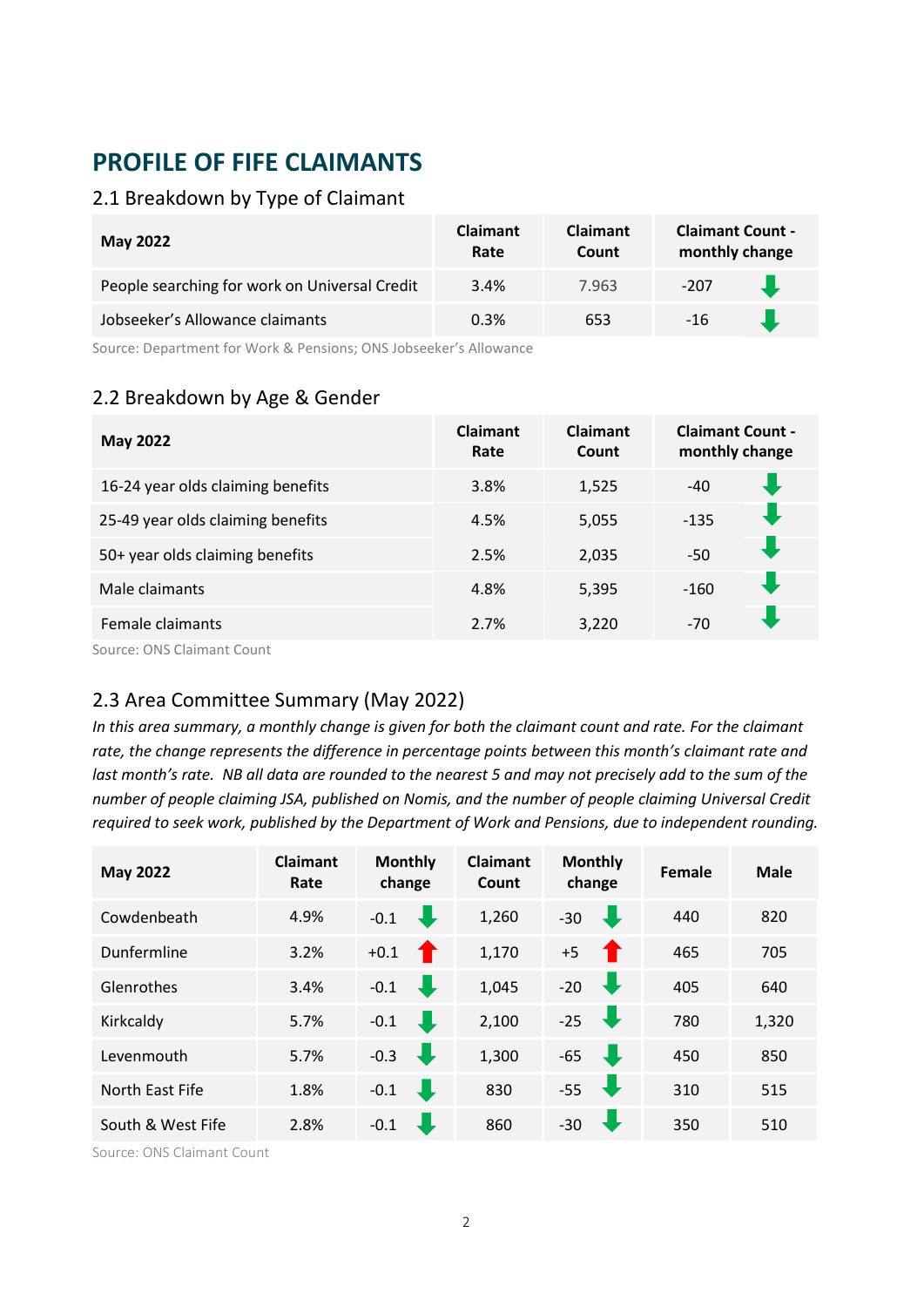







Source: ONS Claimant Count



Source: ONS Claimant Count Source: ONS Jobseeker's Allowance; Department for Work and Pensions

There were 207 fewer people claiming Universal Credit in Fife compared with the previous month and 4,589 fewer than in May 2021. The number of JSA claimants decreased by 17 people between April and May 2022 and fell by 538 between May 2021 and May 2022 (Table 2.1).

The 50+ age group saw the proportionally lowest monthly decrease in the number of claimants (-2.4%); the 25–49-year-old age group had the highest claimant rate (4.5%) for the 9th consecutive month (Table 2.2 and Graph 3.3).

The number of female claimants fell by -70 people or -2.1%, a lower rate of decrease than male claimants (-160 people or -2.9%). Fife's male claimant rate (4.8%) however remains significantly higher than the female rate (2.7%) (Table 2.2).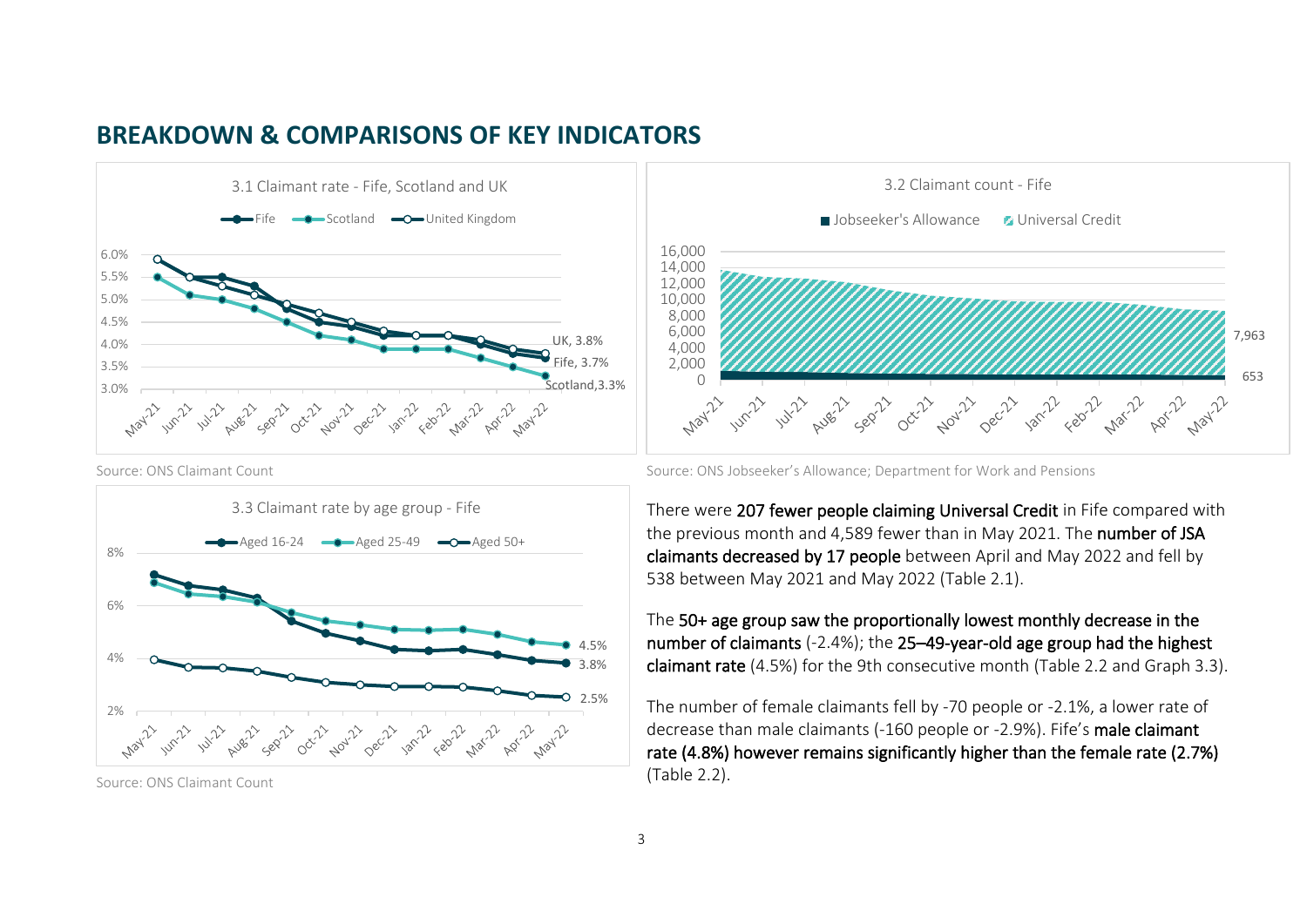

Source: ONS Claimant Count



| <b>HIGHEST</b>                      |      |  |  |  |
|-------------------------------------|------|--|--|--|
| <b>Kirkcaldy East</b>               | 7.8% |  |  |  |
| Buckhaven, Methil & Wemyss Villages | 7.5% |  |  |  |
| <b>Kirkcaldy Central</b>            | 7.4% |  |  |  |
| <b>LOWEST</b>                       |      |  |  |  |
| Inverkeithing & Dalgety Bay         | 2.0% |  |  |  |
| Tay Bridgehead                      | 1.5% |  |  |  |
|                                     |      |  |  |  |

Source: ONS Claimant Count

Dunfermline was the only committee area where claimant numbers and rates were higher than the previous month (Table 2.3 and Graph 3.4).

St Andrews **6.9% 1.1 and 1.1 and 1.1 and 1.1 and 1.1 and 1.1 and 1.1 and 1.1 and 1.1 and 1.1 and 1.1 and 1.1 and 1.1 and 1.1 and 1.1 and 1.1 and 1.1 and 1.1 and 1.1 and 1.1 and 1.1 and 1.1 and 1.1 and 1.1 and 1.1 and 1.1** 

#### Kirkcaldy East, Buckhaven, Methil & Wemyss Villages,

and Kirkcaldy Central remained the electoral wards with the highest claimant rates in Fife (Table 3.5).

Source: ONS Claimant Count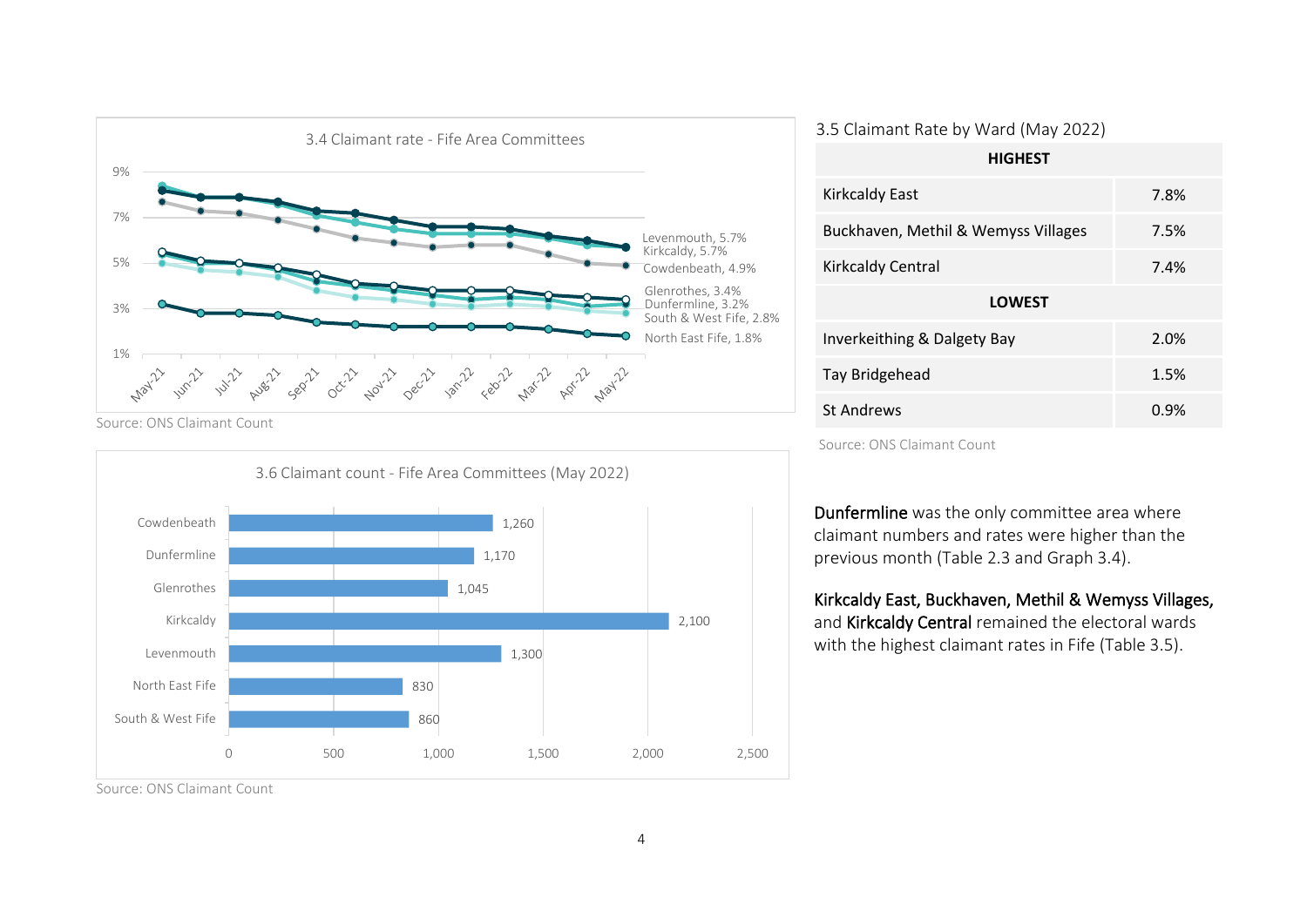#### 3.7 Edinburgh & South East Scotland City Region

Claimant Rate by Local Authority



|                         | Apr 2022 | <b>May 2022</b> | <b>Monthly change</b> |   | <b>Annual change</b> |  |
|-------------------------|----------|-----------------|-----------------------|---|----------------------|--|
| City of Edinburgh       | 2.5%     | 2.4%            | $-0.1$                | J | $-2.2$               |  |
| East Lothian            | 2.6%     | 2.4%            | $-0.2$                | Æ | $-2.2$               |  |
| Fife                    | 3.8%     | 3.7%            | $-0.1$                |   | $-2.2$               |  |
| Midlothian              | 2.6%     | 2.4%            | $-0.2$                | J | $-2.4$               |  |
| <b>Scottish Borders</b> | 3.2%     | 3.0%            | $-0.2$                | J | $-1.9$               |  |
| West Lothian            | 2.8%     | 2.7%            | $-0.1$                |   | $-2.3$               |  |

Source: ONS Claimant Count

#### 3.8 Tay Cities Region



| Claimant Rate by Local Authority |  |
|----------------------------------|--|
|----------------------------------|--|

|                 | Apr 2022 | <b>May 2022</b> | <b>Monthly change</b> |  | <b>Annual change</b> |  |
|-----------------|----------|-----------------|-----------------------|--|----------------------|--|
| Angus           | 2.9%     | 2.9%            | 0.0                   |  | $-2.0$               |  |
| Dundee          | 4.4%     | 4.3%            | $-0.1$                |  | $-2.2$               |  |
| North East Fife | 1.9%     | 1.8%            | $-0.1$                |  | $-1.8$               |  |
| Perth & Kinross | 2.6%     | 2.4%            | $-0.2$                |  | $-1.9$               |  |

Angus was the only Local Authority in both city regions not to see its claimant rate fall in May. As in previous months, Fife's claimant rate (3.7%) was the second highest after Dundee (4.3%).

Between 2019 and 2027, the Edinburgh & SE Scotland City Region Deal is investing £25 million in pilot employability and skills projects targeted at those furthest from the workplace. The programme will improve 14,700 people's skills and move 5,300 people into employment.

The Tay Cities Region Deal is investing up to £700m in projects expected to support over 6,000 jobs.

The Tay Cities Region captures North East Fife only, and the Edinburgh & South East Scotland City Region covers an area in the South and West of Fife (maps 3.7 and 3.8).

NB Care should be taken when using these geographies

Source: ONS Claimant Count